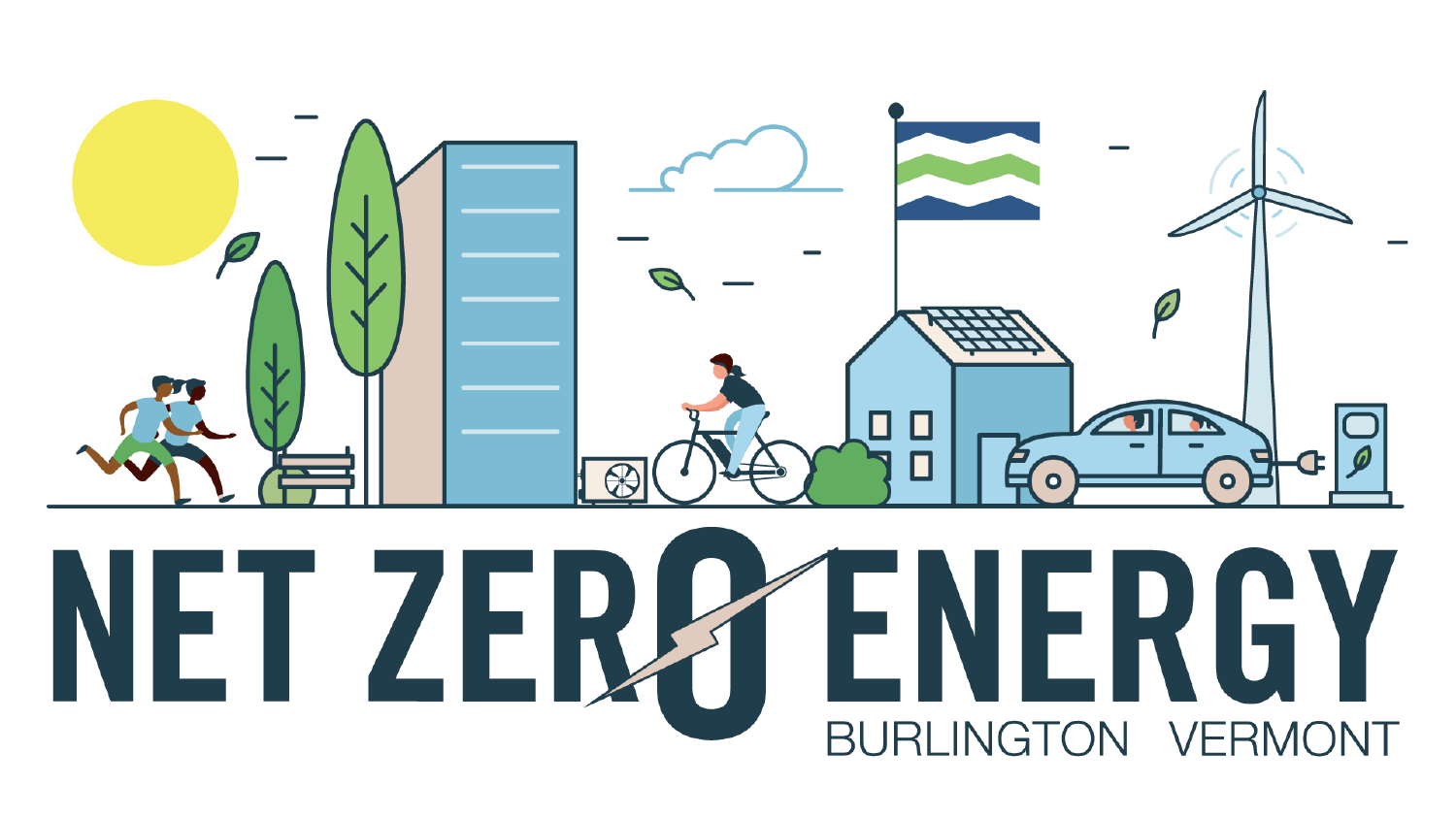

## **About Burlington Electric Department (BED)**

- Burlington's municipal electric utility
	- Public Power since 1905
	- 118 employees, including the McNeil Generating Station
	- Third-largest electric utility in Vermont
- □ 21,000+ customers
	- 17,282 residential, 3,983 commercial and industrial
	- ◼ 5,500-6,000 residential accounts turn over each year
- $\Box$  Electricity facts:
	- ◼ Summer peak: ~65 MW; Annual energy Use: ~330,000 MWH
	- McNeil is the largest energy producer in Vermont with Vermont Yankee Retirement
	- 100% of power from renewable generation as of 2014
	- No rate increase from 2009-2021; first rate change in 12 years in 2021 due in part to pandemic impacts

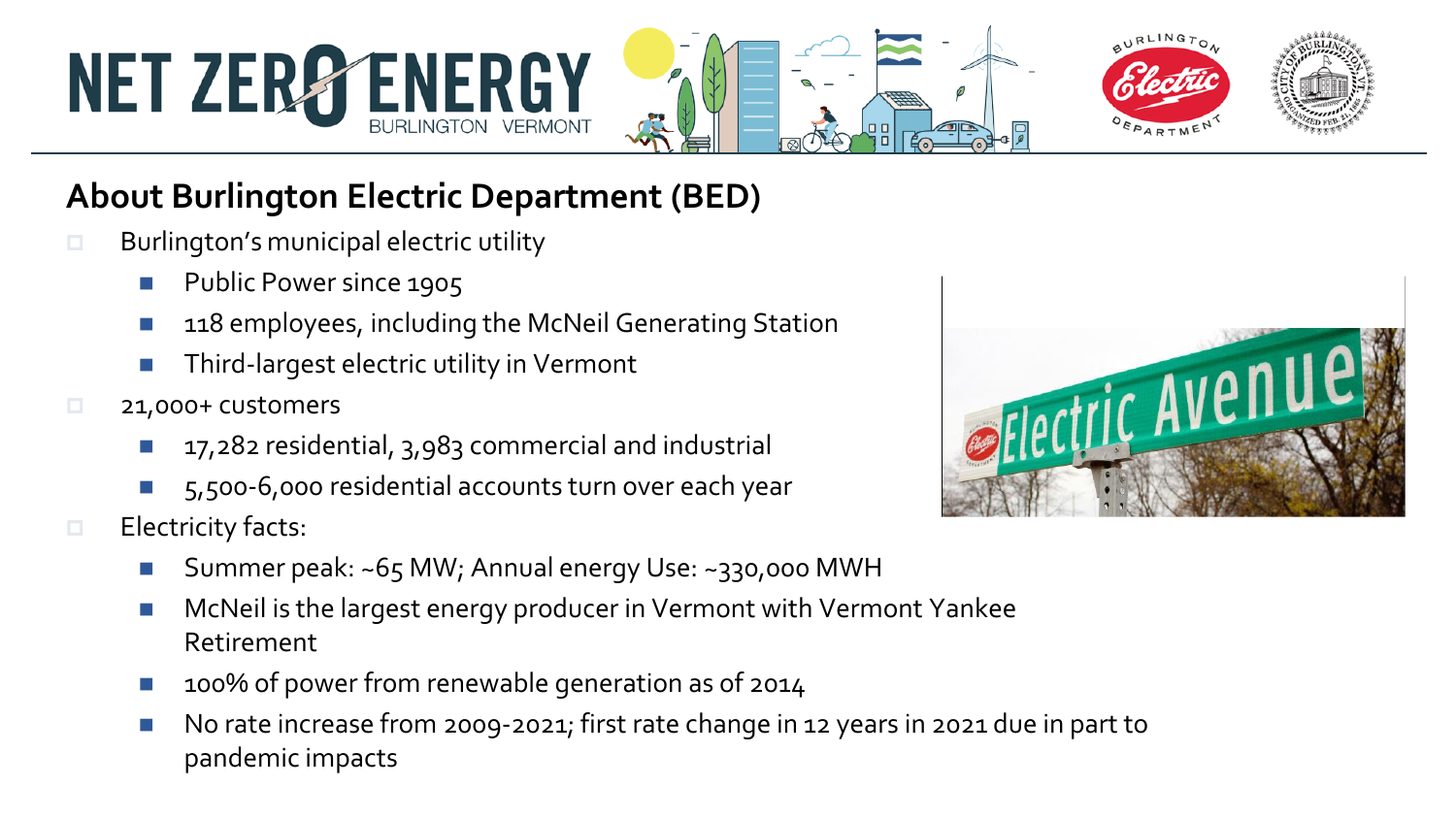

**Vision: Make Burlington a Net Zero Energy city** across electric, thermal, and ground transportation sectors by managing demand, realizing efficiency gains, and expanding local renewable generation while increasing system resilience. <https://www.burlingtonelectric.com/nze>

- ❑ The Net Zero Energy Roadmap was adopted by the City Council in September 2019 and was recognized by the Smart Electric Power Alliance as the "first US Net-Zero 2030 plan."
- ❑ The Roadmap project involves all City Departments and contemplates work with key external partners such as Champlain Valley Weatherization Services and VGS for weatherization efforts and district energy.
- ❑ The Roadmap includes focus on incentives, policy, partnerships, and community engagement.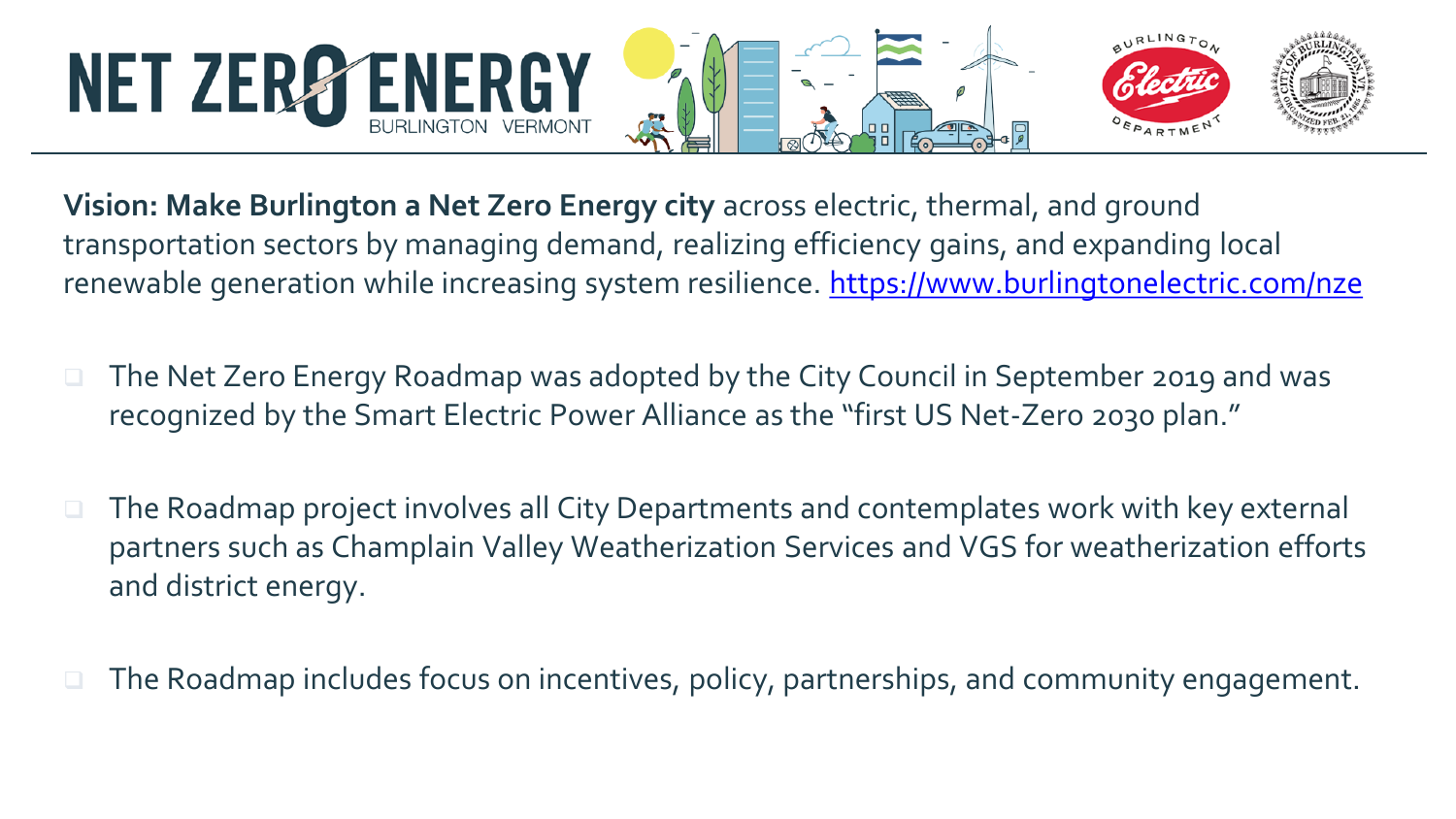

## **Currently Burlington is on the Net Zero Energy 2030 Path**

**Synapse Energy Economics Net Zero Energy Roadmap Update for 2019 and 2020 Data – Commissioned by BED**



**Roadmap Business as Usual compared to NZE Path**

**Actual Fossil Fuel Energy Consumption**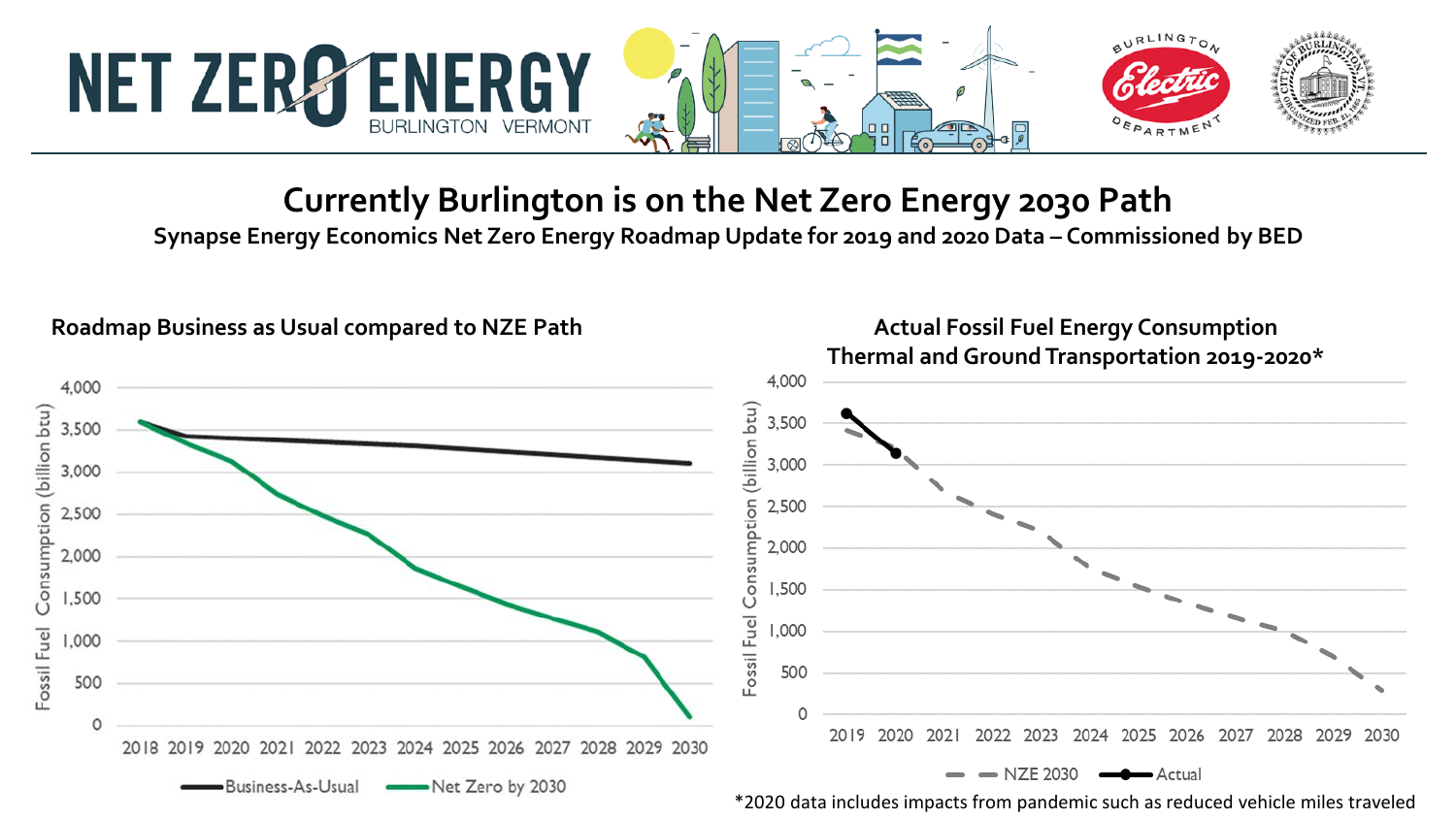

## **Net Zero Energy Policies and Partnerships in Burlington City Government**

- **City Fleet and Heating Systems** BED works with DPW to help analyze fleet and equipment purchases and heating system replacement options.
- **Internal Carbon Pricing** BED helped develop a carbon pricing tool to help evaluate City fleet purchase alternatives at \$100 a ton, something that has been utilized by leading businesses such as Seventh Generation and Ben & Jerry's but not by many cities yet.
- **Energy efficiency benchmarking** with DPW in City buildings <https://www.burlingtonvt.gov/btvstat/City-Parks-Water-and-Environment>
- **Policy Development Work – Permitting & Inspections, Planning, and BED**
	- Mayor's Housing Summit **rental weatherization standards**
	- Decarbonization and electrification in buildings **Charter Change and Primary Renewable Heating Requirement Ordinance**